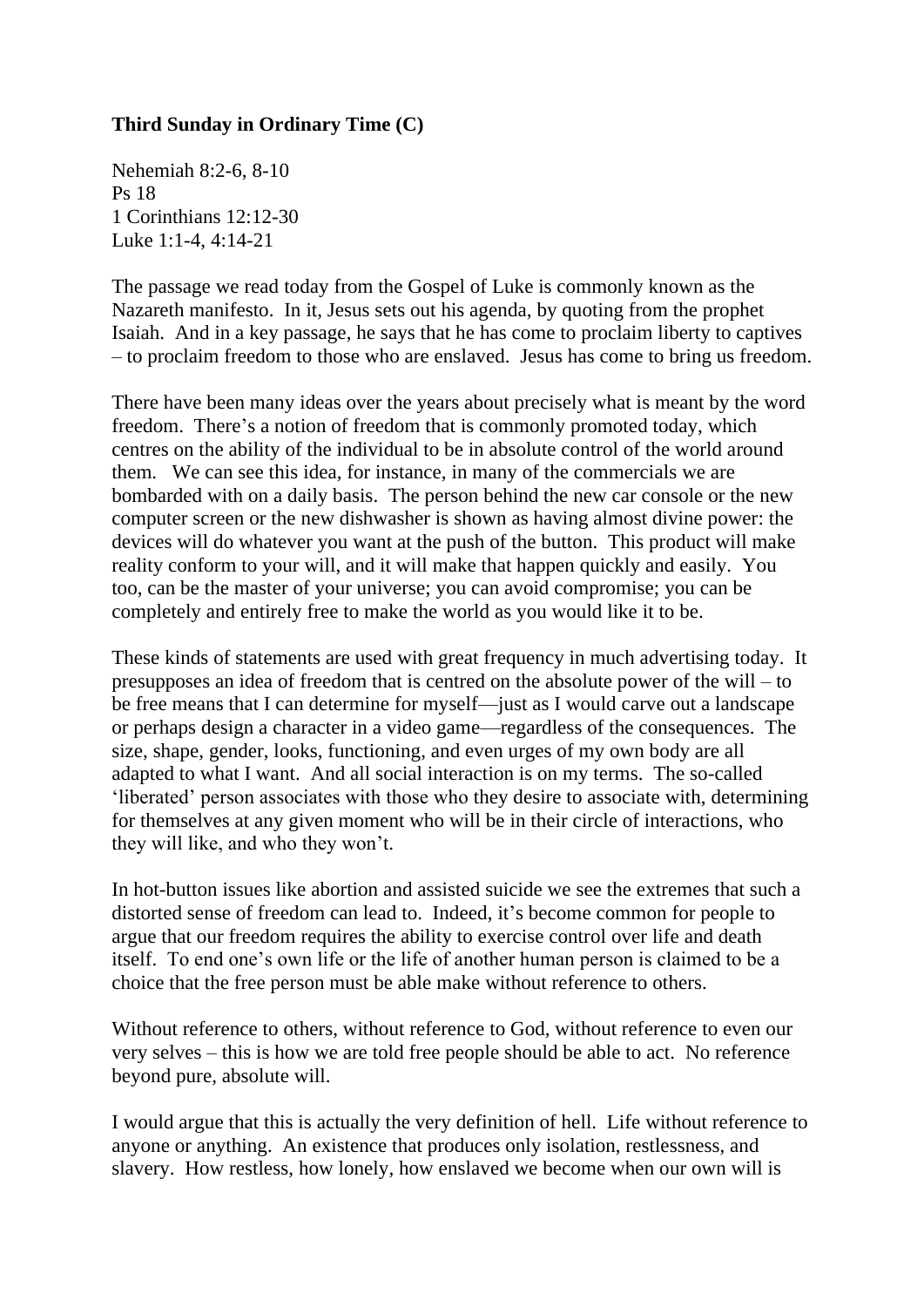our master. In time, we cut ourselves off from the bonds of affection, and even reality, as a bloated wilfulness consumes more and more of our lives. Such an existence is entirely caught up with what we want next and how we will get it. In time, we lose the capacity to love, to give of ourselves, to even notice others around us, not to mention the movements of the Spirit. This is the sin of Adam – what we call Original Sin. It is a sin that enslaves, and it is this that Christ came to free us from.

In our Gospel today, Christ takes up the scroll of the prophet Isaiah and declares that he brings to fulfilment the promise God made to our spiritual ancestors – he will give liberty to captives, sight to the blind, and let the oppressed go free. His Spirit—the Holy Spirit—offers us the freedom of the sons and daughters of God, a freedom that cannot be found in the passing fancies of this world, or in our own will.

We who follow Christ must strive to be witnesses to this truth about freedom and slavery in our world. Our readings manifest this point clearly to us – freedom is a blessing bestowed on us by God when we follow his will. True freedom cannot be claimed for ourselves – it is the consequence of acknowledging God's claim on us.

Saint Paul understood the freedom of the children of God better than most. He had been a slave to his own will, and then, through an incredible grace that we will celebrate on Tuesday during the feast of his conversion, he was set free. He was liberated through his acceptance of the will of God. It was as though a weight had been lifted from him. He proclaimed with unbridled enthusiasm: "It is no longer I who live, but Christ who lives in me." Not my will, but his! He recognised that this was the source of true freedom. So great was his love for Christ and the freedom that he had found in him that he even rejoiced over his struggles and persecutions, because he saw them as opportunities to crucify his own will and live in complete dependence on God, and in obedience to him.

"Obedience" is almost a dirty word today, but obedience to his Father is the most fundamental characteristic of Jesus' life.

Before we get to side-tracked over the terminology, it is worth noting that the word "obedience" is derived from the Latin *audire*, to hear. Jesus lived a life of listening to God, actively seeking him in prayer. Communing with his Father in the solitude of prayer Jesus embodies God's love in the midst of our noisy and chaotic world.

If we are made in Jesus' mould—as we have been through baptism—the same should be said of us. If we are to advance his kingdom, if we are to experience the life of heaven, if we are to carry our cross, it all must flow from our efforts at listening to God, and obeying his will.

As you've probably heard me say over and over: God knows us better than we know ourselves, and he loves us more than we love ourselves, so he can be trusted, and his guidance of our lives can be trusted.